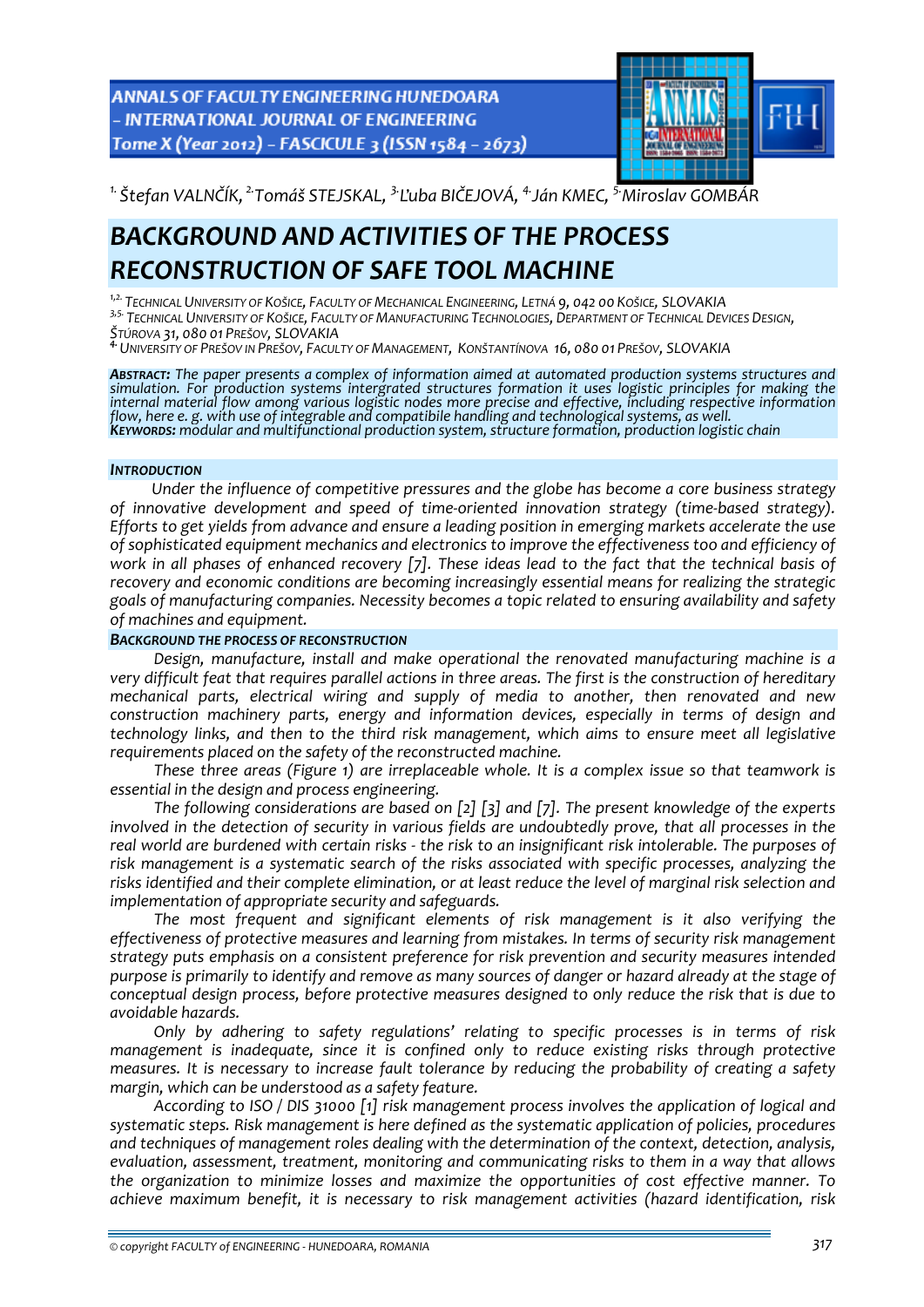*assessment, treatment risks, monitoring risks ...) can be initiated in the first stage of the project and continue to risk management in all other stages.*



*Figure 1. The areas involved in the recovery process of the production machine*

*For security of production machines can not see the risk of a chance to succeed. Such an* approach would be simply unacceptable health hazard as the lives of users of these devices, as well as *prosperity of the company, which would be dangerous machines launched or in operation. Described above a general risk management is therefore not absolutely applied to detect the safety of production* costs and needs to be modified in such a way to answer legislative requirements with regard to safety of *machinery and therefore the relevant harmonized standards relating to safety of machinery.*

*All activities associated with the development of new and refurbished production machine,* ensuring the quality, safety, hygiene and ecology are associated with larger or smaller risks. The task of *management of technical risks is time to identify all the hazards, assess (evaluate) the associated risk (i.e. risk levels deriving from machine design, management, establishment, maintenance, operation, liquidation, etc.).*

 *And, if appropriate, develop and implement remedial measures to risk reduction. Figure 2 presents the broad scope of management of technical risks. The most important areas of technical risk management is ensuring the safety of machinery in terms of their structure and behaviour throughout their life cycle and further ensure the functional safety of control systems (electronic, pneumatic, hydraulic).*



*FIGURE 2. Spectrum management of technical risks*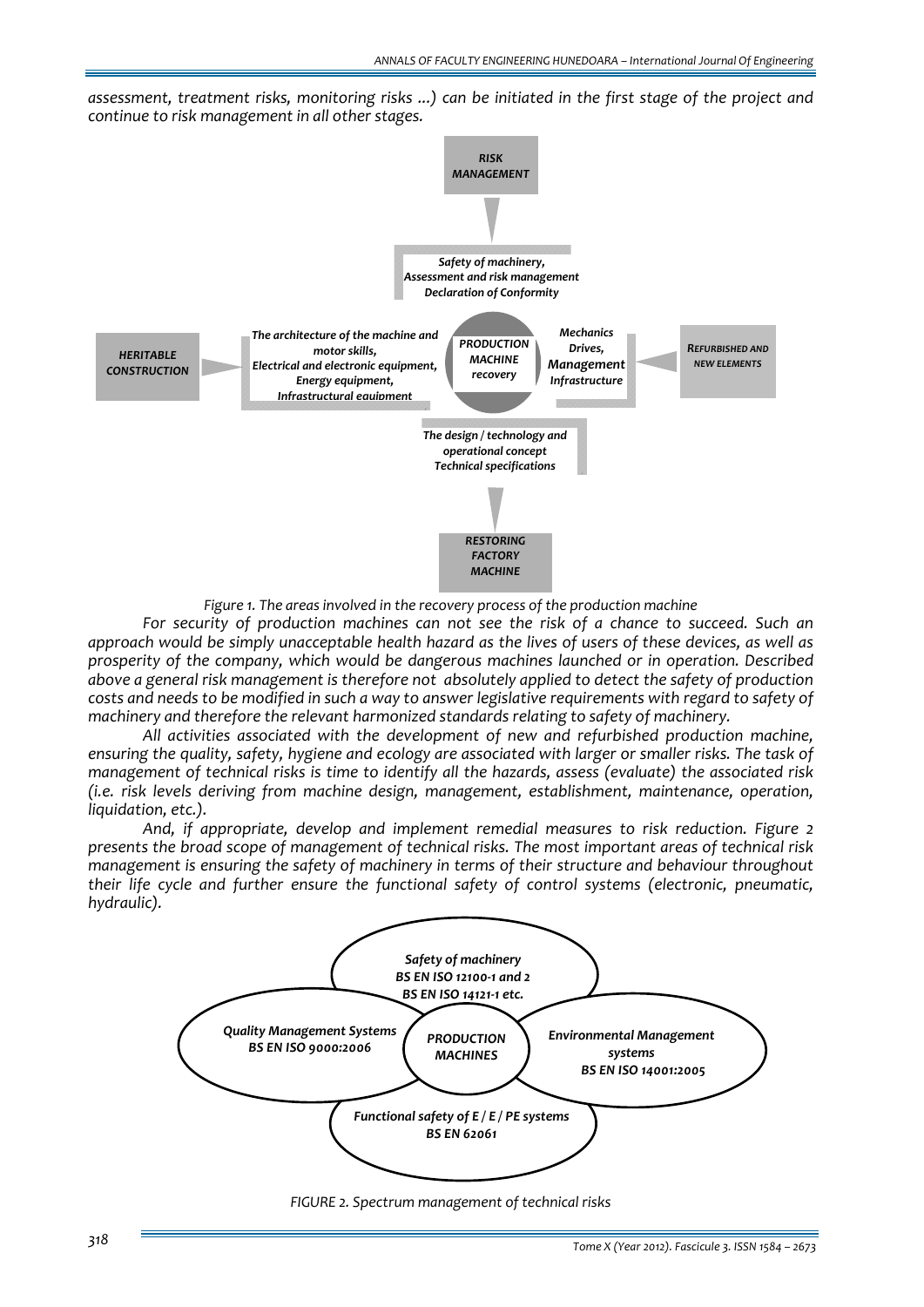*Quality management systems are useful in demonstrating how the parameters are identical for all products of similar type to the enterprise in production, so the general management of risks during the provision of product development in terms of fulfilling the particular rogue and the customer wishes.*

*Environmental management systems then find their application in solving parsimony requirements throughout the life cycle of machinery for the environment.*

*The risk is necessary in the management of technical risks seen as a threat to peace, which is determined by a combination of importance (severity of) potential damage and the likelihood of damage (Figure. 3). The spectrum of consequences (i.e. risk assessment scheme) activity is a summary of the potential consequences (C ‐ Consequence) and the corresponding probabilities of occurrence of these effects for the chosen time unit (p ‐ probability). In Figure 3 shows the general structure assessment of risk schemes.* 

*The risk associated with a specific activity must be therefore determined on the basis of identifying all hazards associated with this activity and the probability of damage to these dangers. It's generally defined as:* 

$$
Risk = C_1 \cdot p_1 + C_2 \cdot p_2 + \cdots + C_k \cdot p_k \tag{1}
$$

*where:*

*Ci – the consequence (C – consequence), pi – probability of occurrence.*



*Figure 3. The general structure of risk schemes*

#### *ACTIVITIES MANAGEMENT OF TECHNICAL RISKS IN THE MANUFACTURING MACHINE*

*System methodology management of technical risks in the manufacturing machine is based on standard methods and quality assurance tools and production machines such modifies It belongs to a sequence of activities necessary to achieve the security machinery.*

*The risk management in business is primarily the responsibility of top management, which has seen the need for risk management and they must create favorable conditions for its successful implementation. This means that the level top management of company must be clarified policy of risk perception. Perceptions of policy and risk management by senior management and the relevant directives should be drawn up and agreed upon by experts especially for the implementation of operational risk management, whose role is to:*

*compile table's severity of hazardous events,*

*define the risk category with focus on*

- *the importance of damage to health,*
- *number and duration of exposure to danger,*
- *the likelihood of hazardous events,*
- *the possibility of averting or reducing damage,*

*draw up a chart of risk assessment and determine the boundaries of acceptability of risk.*

*The overall approach to managing technical risks in the manufacturing machinery is clearly shown by the flowcharts in Fig. 4. Third it is divided into the following steps:*

*I. SYSTEM ANALYSIS. In which falls:*

- *1. Planning analysis and risk assessment. Prior to the analysis of the risks created by the planning done, especially the need to gather relevant information on:*
	- *the current state of science and technology,*
	- *an overview of accidents for comparable machines,*
	- *the risks of treatment with comparable competitive machines,*
	- *a list of applicable laws and regulations,*
	- *the list of harmonized standards.*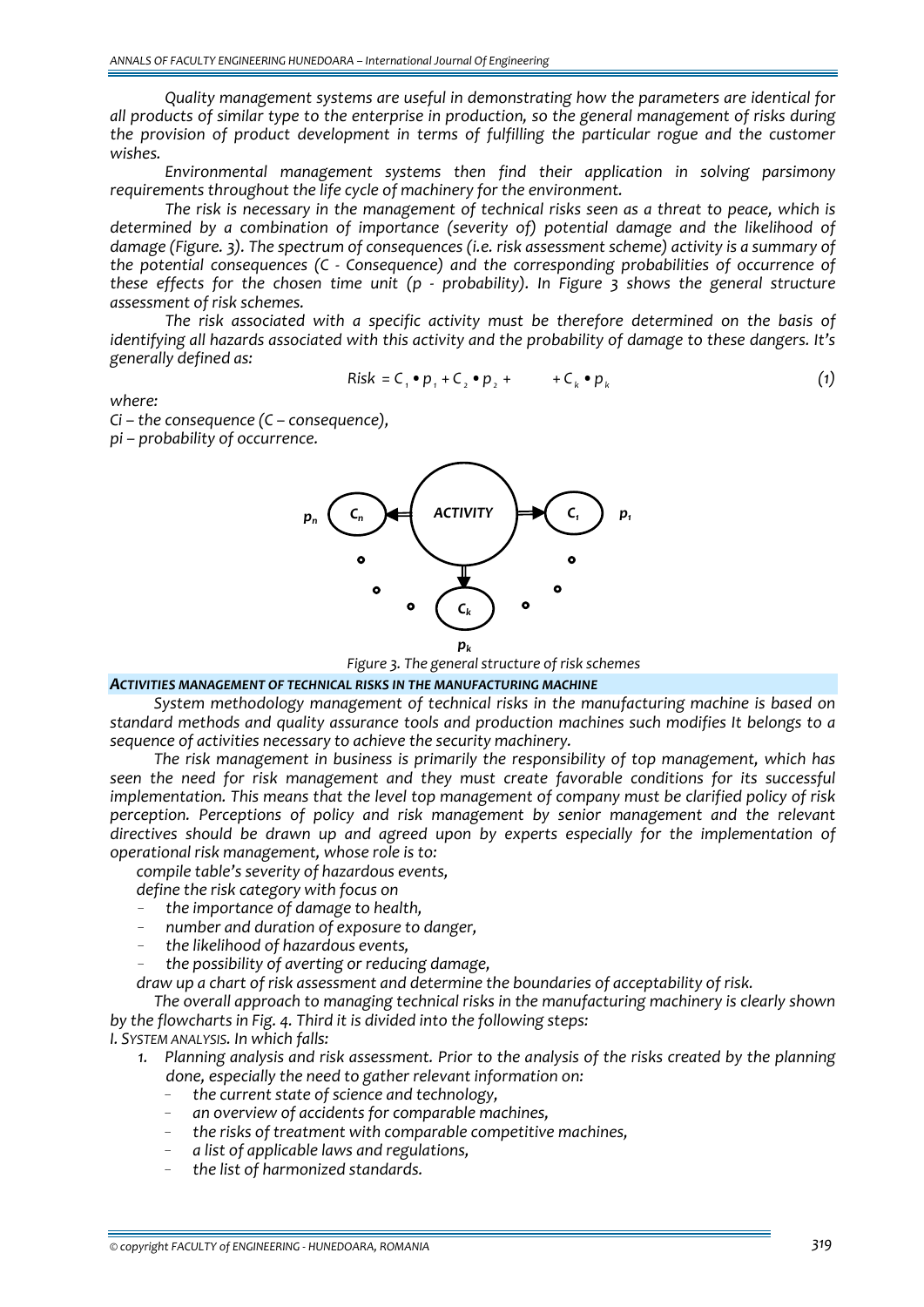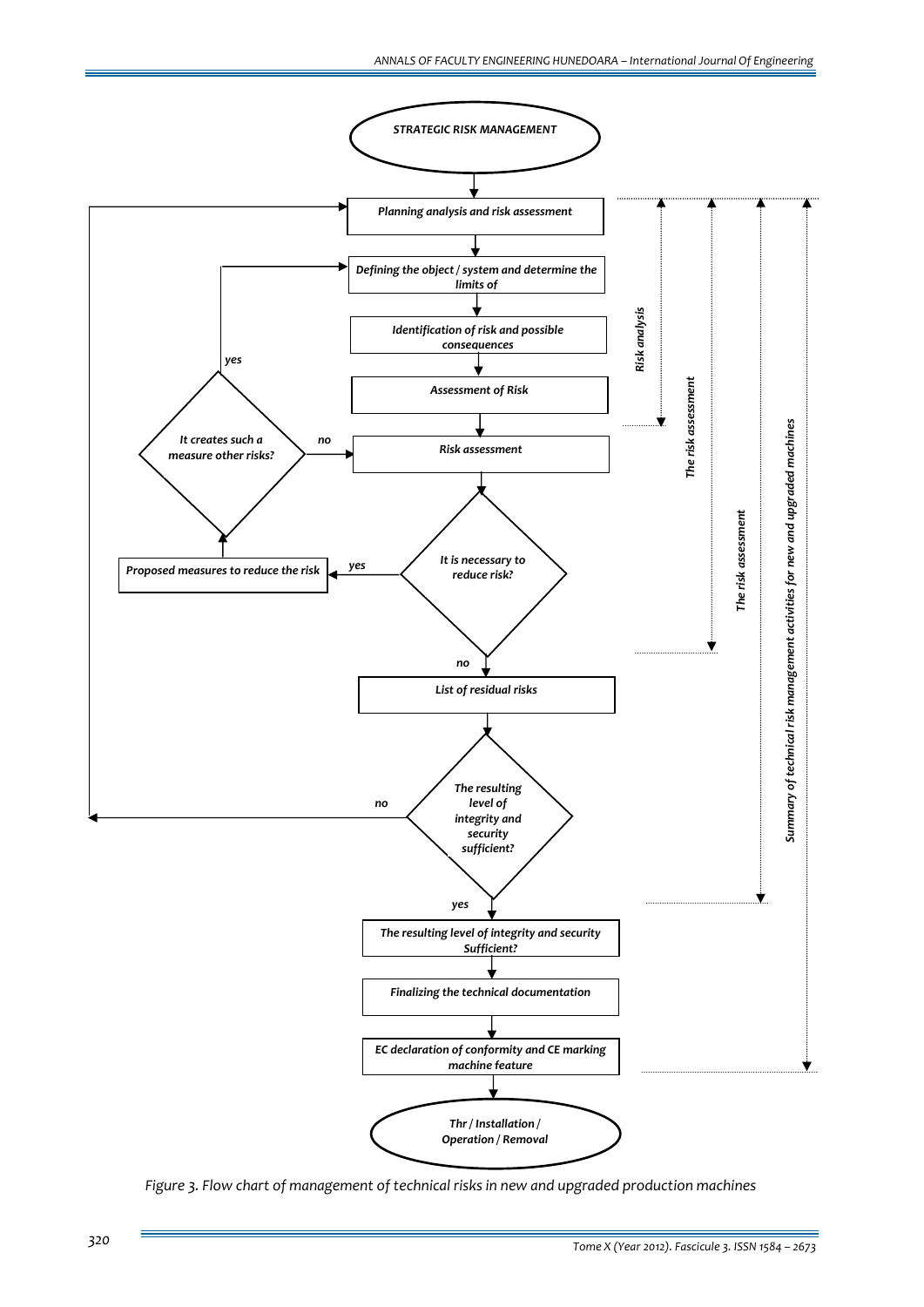- *2. System analysis machinery. For the purpose of hazard identification and risk assessment is important to understand the basic concept and principle of the machine under consideration by the next phases of activities:*
	- *creating a block diagram of the production machine,*
	- *identify the relevant hazards associated with construction of the production machine,*
	- *identify hazardous areas of machine manufacturing.*
- *II. RISK ANALYSIS, such as.:*
	- *1. Determine the limits of the machinery. Then what we have on the block diagram describes the principle and function of the production machine is necessary to determine the extent of risk analysis (eg. inclusion of process hazards, environmental hazards or external effects in the hazard analysis). The following three factors should be taken into account in determining the course of complete cut‐off values for the intended use of the machine:*
		- *limits use,*
		- *spatial limits,*
		- *time limits.*
	- *2. Identification of significant hazards. The machinery is made in accordance with the Slovak and* European technical standards EN ISO 14121-1 [5] EN ISO 12100-1 and EN ISO 12100-2 [4], and the *entire life cycle of the machine. This means that the identified relevant dangerousness fixed during system analysis add further machinery similarly identified hazards generated during all phases of the life cycle of the machine and selecting the most important (serious) hazards that need to implement risk reducing measures.*

*III. ESTIMATED AND RISK ASSESSMENT:*

- 1. A risk assessment. Estimate the size of the risk should be done by graph to estimate the risk for *all identified significant risks included in the "Overview of identified significant hazards" [2]. If* these risks occur in several places of machinery, it is necessary to carry out a risk assessment for all the places of their occurrence in separate forms. First, take an initial assessment of risk to the *level of risk, which occurs in machinery if they are not used any preventive action to reduce this risk. The risk for machinery remains even after taking all possible precautionary measures, called residual risk.*
- *2. Risk Assessment. This step is Necessary to Decide Whether a risk is found acceptable. For this decision, we can use pre‐defined boundaries of acceptability of risk. If the level of risk is unacceptable, it's to propose action to reduce this risk. If the level of risk is acceptable approaches to risk assessment is another important risk.*

*IV. RISK REDUCTION STRATEGY:*

- *1. Proposal for action to reduce risk. If unacceptable risks to propose preventive measures, it's to reduce to acceptable levels. Such measures are mainly structural, technical and safety risk mitigation measures (including members warning the user). To increase transparency, documentation, technical risk management process should be shown a detailed verbal description of preventive measures. This action must be taken in the following priority order:*
	- *risk reduction measures built into the structure of the machine,*
	- *reduce the risk of security,*
	- *reduction of risk information to use machinery.*
- *2. List of residual risks. After each implementation of risk reduction is again made its assessment. If there is no significant additional risk to unacceptable levels of risk are concerned, the summary results of the assessment process and risk reduction, summarize the information on* identified risks and create a so-called list of residual risks. List of residual risks is an important *output of the assessment process and risk reduction. It is important for assessing the safety of the resulting machine company management and user information required for the production of the machine with the persistent dangers of residual risk.*
- *3. The level of integrity and security of the resulting machine. The integrity of safety is the likelihood that the machine system or subsystems perform the required performance (working) function is completely safe for all specified conditions. Integrity also implies that the safety integrity of safety management (hardware, software) as well as structural integrity of the safety management system and resistance to systemic failure, i.e. such a disorder, which clearly caused by a specific cause can be eliminated by modifying the design, production or operational procedures and the like (the systematic safety integrity). The resulting safety of machinery may be assessed as to the final size of the risk associated with the examination of equipment and the overall residual risk after the adoption and implementation of all proposed measures. The size* of the resulting risk of the machine can be determined as the sum of individual risks, or the sum